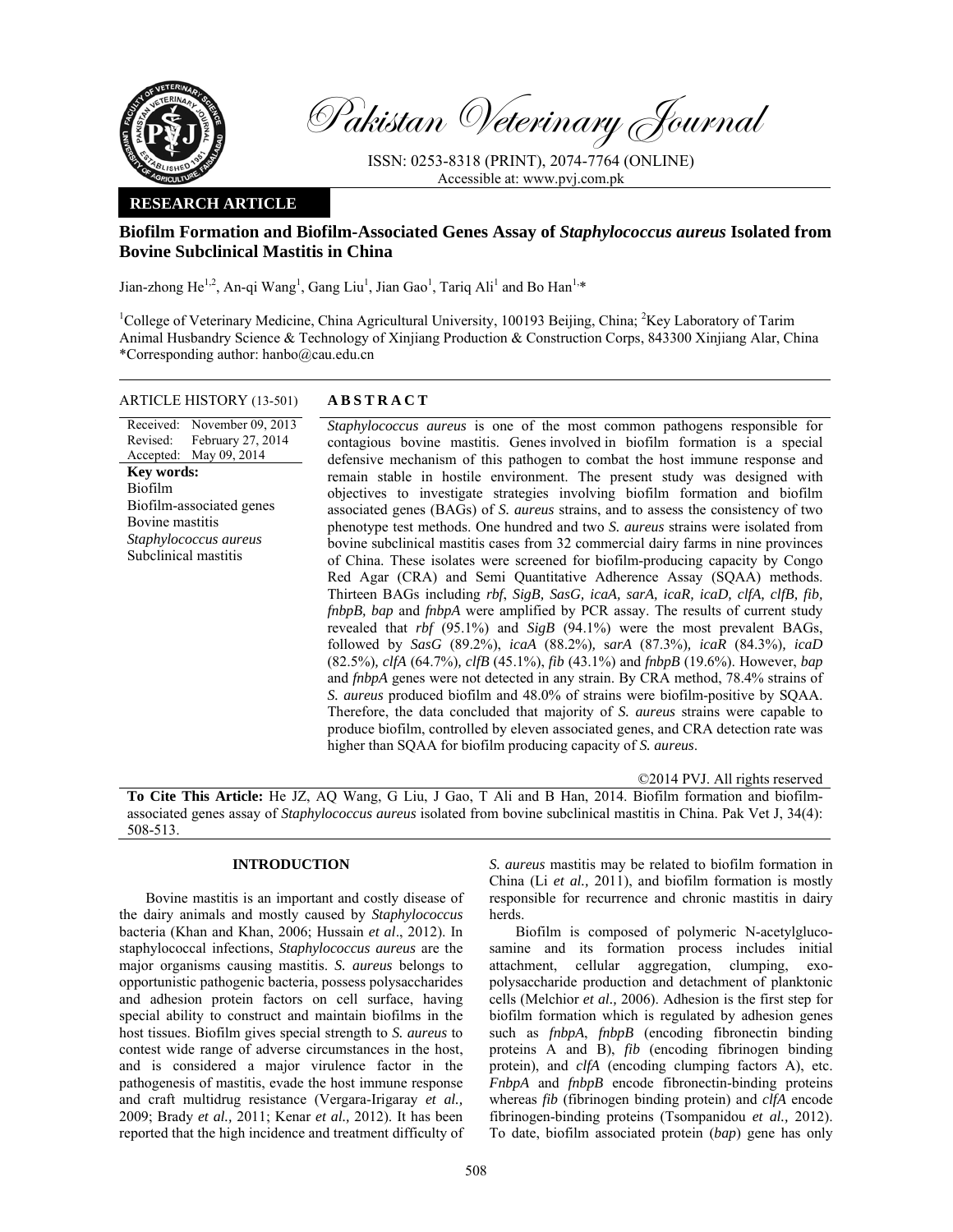been found in bovine mastitis isolates and its expression could enhance the intra-mammary adherence and biofilm formation. *SarA* (Staphylococcal accessory regulator A) is involved in production of a staphylococcal surface protein called *Bap* by utilization of its associated gene (*bap*). The transcription of the *icaADBC* gene operon is negatively regulated by an adjacent five-nucleotide base *icaR* gene sequence, which itself codes for a transcriptional regulator that binds to the *icaADBC* promoter (Rumi *et al.,* 2013). *S. aureus* surface protein G (*SasG*) binds to the extracellular matrix; involved in biofilm formation (Geoghegan *et al.,* 2010).

The prevalence of biofilm formation and the distribution of various BAGs in *S. aureus* from bovine subclinical mastitis have been reported by many researchers in different regions (Fox *et al.,* 2005; Oliveira *et al.,* 2006; Seo *et al.,* 2008; Vautor *et al.,* 2008; Wiśniewska *et al.,* 2008 Szweda *et al.*, 2012). To investigate molecular basis of *Staphylococcus* variation and pathogenesis mechanism of chronic infection caused by *S. aureus*, the study of biofilm associated genes is necessary (Cucarella *et al.,* 2004). However, little is known regarding biofilm formation and comprehensive detection of biofilm associated genes involved in the formation of biofilm by *S. aureus* strains isolated from bovine mastitis in China. Therefore, the present study was designed to investigate the frequency of biofilm formation and distribution of various biofilm associated genes in *S. aureus* isolates from mastitis in nine provinces of China.

#### **MATERIALS AND METHODS**

*Staphylococcus aureus* **strains:** In total, 102 *S. aureus* strains were isolated from bovine subclinical mastitis cases during June, 2008 to July, 2012 from 32 dairy herds scattered in nine provinces (Table 1). The geographical distribution is shown in Figure 1. All strains were identified as *S. aureus* by morphological characteristics, coagulase test, biochemical test and *nuc* gene detection (Kenar *et al*., 2012). The identified strains were stored at -80°C in Luria-Bertani (LB) Broth (Invitrogen, Beijing, China).

**Assays for biofilm detection:** *S. aureus* biofilmproducing capacity was detected using Congo Red Agar (CRA) method and Semi Quantitative Adherence Assay (SQAA) as described by Kouidhi *et al.* (2010), with minor modification. (1) CRA method: briefly, CRA plate made by mixing 36 g saccharose with 0.8 g Congo red (Tianjin Kemiou Reagent Co., Ltd, China) in 1 L of brain heart infusion (BHI) agar, and inoculated and incubated at 37°C for 24 h under aerobic conditions. (2) SQQA: briefly, *S. aureus* cultures were grown in BHI overnight at 37°C and were diluted to 1:100 using BHI with 2% glucose (W/V). A total of 200 µl of cell suspension was transferred into wells of U-bottomed 96-well microtiter plate. Each strain was tested in triplicate. Wells with sterile BHI alone served as negative control. The plates were incubated aerobically at 37°C for 24 h. The cultures were then removed and microtiter wells were washed twice using PBS to remove non-adherent cells and dried in an inverted position. Adherent bacteria were fixed with 100 µl of 95% ethanol and stained with 100 µl of 1% crystal violet



**Fig. 1:** The geographical distribution of *S. aureus* isolated strains. *S. aureus* were mainly distributed in five regions: North China including Beijing, Hebei and Inner Mongolia; Northwest China including Gansu, Ningxia and Xinjiang; Central China including Henan; East China including Shanghai and South China including Guangxi.

**Table 1:** The origin of 102 *S. aureus* isolated strains from nine provinces of China

| Origin of isolates | Number of dairy farm(s) | Number of S. aureus |
|--------------------|-------------------------|---------------------|
| Hebei              | 2                       | 37                  |
| Beijing            | 9                       | 14                  |
| Ningxia            |                         | ш                   |
| Xinjiang           | າ                       | 8                   |
| Inner Mongolia     |                         |                     |
| Guangxi            |                         |                     |
| Gansu              |                         |                     |
| Henan              |                         | 6                   |
| Shanghai           |                         |                     |

(Tianjin Kemiou Reagent Co., Ltd, China) for 5 min. The microtiter plates were air-dried and the optical density (OD) of each well was measured at 570 nm  $(OD_{570})$  using an automated Multiskan reader (DNM-9602, PERLONG, China). Biofilm formation was interpreted as biofilm positive strains ( $OD_{570} \ge 0.1$ ) and biofilm negative strains  $(OD_{570} \le 0.1).$ 

**DNA extraction procedure:** Frozen suspension of *S. aureus* was revived in Tryptose Soy Broth (TSB) at 37°C for 24 h. Template DNA was extracted from 1 ml of TSB cultures using Starspin Bacterial DNA Kit (Genstar Biosolutions Co., Ltd, China) with the modification of adding lysostaphin in cell lysis step. The genomic DNA samples were stored at -20°C until further use.

**Biofilm-associated genes detection (PCR assay):** Biofilm-associated genes (BAGs) of *S. aureus* strains (*rbf*, *SigB, sarA, icaA, SasG, icaR, icaD, clfA, fib*, *clfB, fnbpB, bap* and *fnbpA*) were detected by polymerase chain reaction (PCR). Nucleotide sequences of primers and expected sizes of PCR products are listed in Table 2. The PCR system contained 1 µl of forward and reverse primers respectively, 7  $\mu$ l of dd H<sub>2</sub>O, 10  $\mu$ l of Taq Mix (Genstar Biosolution Co., Ltd, China) and 1µl of DNA template. The PCR conditions were as follows: initial denaturation step at 95°C for 8 min, followed by 30 cycles of 95°C for 30 s, annealing temperature of each primer pair for 30 s and 72°C for 30 s, and completed with a 10 min final extension at 72°C. The sizes of PCR products were analyzed by electrophoresis on 1.5% (wt/vol)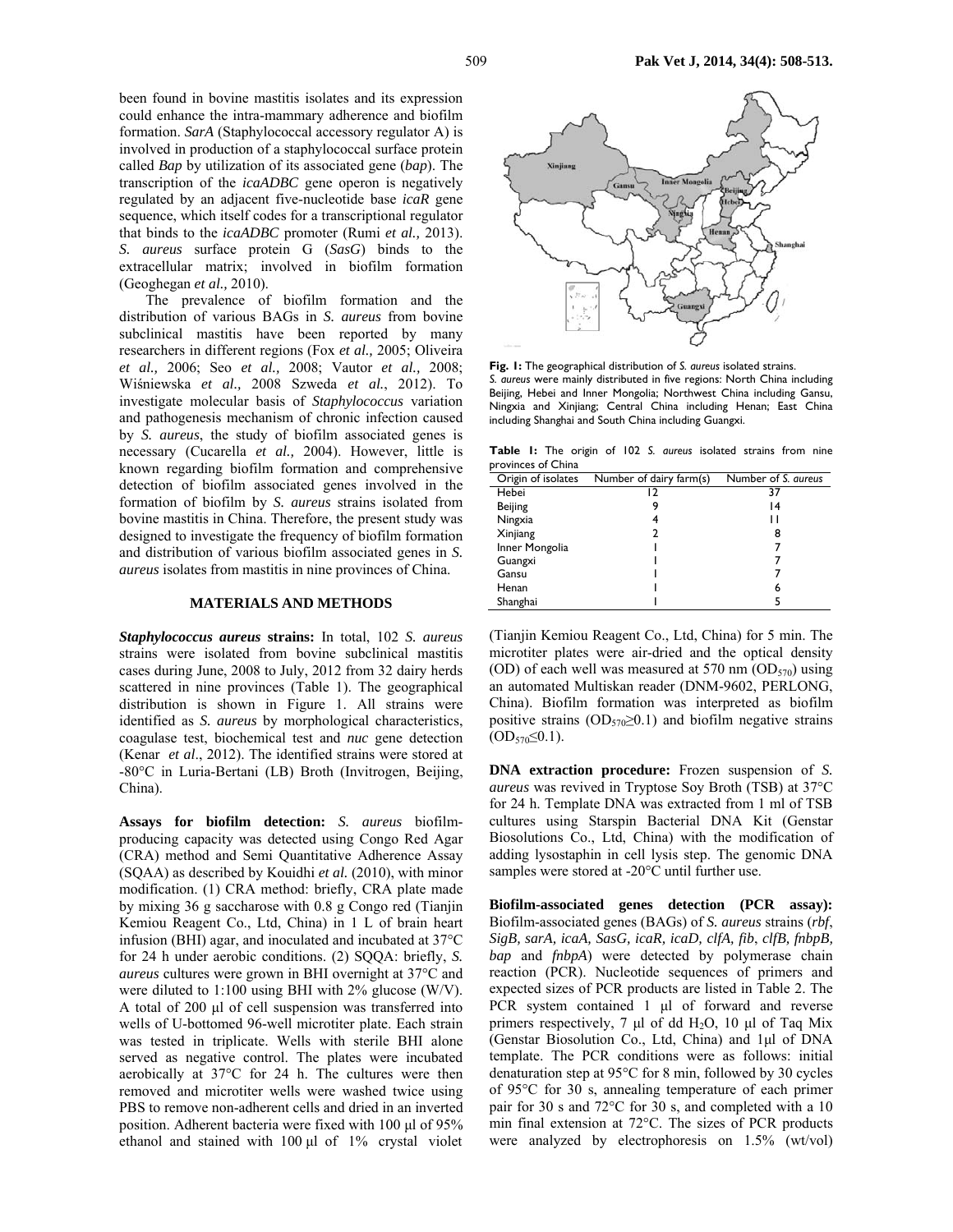agarose gels stained with ethidium bromide  $(0.5 \text{ µg/ml})$ , and visualized under ultraviolet illuminator gel documentation system (UVITEC, Cambridge).

# **RESULTS**

**Biofilm-producing capacity:** The Congo Red Agar (CRA) method showed that 80 out of 102 *S. aureus* strains (78.4%) produced biofilm and 44 strains (48.0%) were capable to form biofilm by SQAA method. While 44 strains (43.1%) were detected as biofilm positive by both CRA and SQAA assays, and 17 strains (16.7%) were unable to produce biofilm by both methods (Table 3). Some discordance was also recorded between the CRA and SQAA: 36 strains (35.3%) were found biofilm positive by CRA but they were biofilm negative by SQAA, while 5 strains (4.9%) were able to produce biofilm by SQAA and were biofilm negative by CRA (Table 3). The results suggested that CRA detection rate is higher than SQAA for biofilm-producing capacity of *S. aureus* strains*.* Table 4 demonstrated the detection of biofilm positive strains of *S. aureus* in 9 provinces by CRA, SQAA, and combined methods (CRA and SQAA). The results investigated that the prevalence was 72.97, 64.86 and 54.05% in Hebei, 92.86, 21.43 and 14.29% in Beijing, 54.55, 18.18 and 18.18% in Ningxia, 87.50, 62.50 and 62.50% in Xinjiang, 85.50, 57.14 and 57.14% in Inner Mongolia, 71.43, 28.57 and 42.86% in Guangxi, 100, 57.14 and 85.71% in Gansu, 100, 50 and 33.33% in Henan and 60, 40 and 40% in Shanghai province by CRA,

SOAA and combined methods (CRA & SOAA), respectively (Table 4).

**Biofilm-associated genes in** *S. aureus* **strains:** The distribution of different biofilm associated genes (BAGs) in 102 strains of *S. aureus* is showed in Table 5. In overall, the *rbf* was the most prevalent genes (95.1%), followed by *SigB* (94.1%)*, sasG* (89.2%)*, icaA* (88.2%)*, sarA* (87.3%)*, icaR* (84.3%)*, icaD* (82.5%)*, clfA* (64.7%)*, clfB* (45.1%), *fib* (43.1%) *and fnbpB* (19.6%). However, *bap* and *fnbpA* genes were not amplified in any strains (Table 5). Differences were noted in the prevalence rate of detected genes in biofilms tested by the two methods. In 80 strains, which produced biofilm by CRA method, the most prevalent genes were *rbf* (97.5%), followed by *SigB*  (96.3%); whereas, in 49 biofilm positive strains tested by SQAA, the *SigB* genes were at the highest rate (98.0%), followed by *rbf* (95.9%) genes. Table 6 showed the distribution of various detected BAGs in nine provinces of China. Generally, five regions in nine provinces indicated similar tendency of 13 detected genes (Table 6). However, sasG was seldom distributed in centre of China.

### **DISCUSSION**

Biofilm formation is an important defensive mechanism of the pathogenic *S. aureus* to combat the host immune response and to remain stable in the hostile environment. This study indicated that a considerable proportion of *S. aureus* strains have the capability to form

|            | Table 2: PCR primers used in this study                   |          |      |                        |
|------------|-----------------------------------------------------------|----------|------|------------------------|
| Primers    | Oligonucleotide sequences (5'-3')                         | T, value |      | Product References/    |
|            |                                                           | (°C)     |      | Size (bp) Genbank code |
| <b>Nuc</b> | ATATGTATGGCAATCGTTTCAAT-GTAAATGCACTTGCTTCAGGAC            | 56       | 395  | AP009324               |
| rbf        | ACGCGTTGCCAAGATGGCATAGTCTT-AGCCTAATTCCGCAAACCAATCGCTA     | 62       | 164  | Cue et al., 2009       |
| SigB       | GTTCAAGTTGGTATGGTTGGTT- GTCATAATGGTCATCTTGTTGC            | 56       | 395  | CP003033               |
| sarA       | TTTTTTTACGTTGTTGTGCATTAACA-CATTTAAACTACAAACAACCACAAGTTG   | 56       | 135  | Rode et al., 2007      |
| icaA       | CCTAACTAACGAAAGGTAG-AAGATATAGCGATAAGTGC                   | 56       | 1315 | Vasudevan et al., 2003 |
| SasG       | CGGATCCGGTGTGACAATCAGTATGAC-CGGAATTCGCGACATTTATGTGGATACAC | 55       | 937  | Li et al., 2011        |
| icaR       | CAATAATCTAATACGCCTGAG-AGTAGCGAATACACTTCATCT               | 54       | 246  | Chaieb et al., 2005    |
| icaD       | ATGGTCAAGCCCAGACAGG-CGTGTTTTCAACATTTAATGCAA               | 56       | 198  | Chaieb et al., 2005    |
| clfA       | ATTGGCGTGGCTTCAGTGCT- CGTTTCTTCCGTAGTTGCATTTG             | 55       | 292  | Li et al., 2011        |
| fib        | CTACAACTACAATTGCCGTCAACAG-GCTCTTGTAAGACCATTTTCTTCAC       | 56       | 404  | Tristan et al., 2003   |
| clfB       | ACATCAGTAATAGTAGGGGGCAAC-TTCGCACTGTTTGTGTTTGCAC           | 55       | 205  | Li et al., 2011        |
| fnbpB      | GTAACAGCTAATGGTCGAATTGATACT-CAAGTTCGATAGGAGTACTATGTTC     | 55       | 524  | Li et al., 2011        |
| bap        | CCCTATATCGAAGGTGTAGAATTG-GCTGTTGAAGTTAATACTGTACCTGC       | 60       | 971  | Cucarella et al., 2004 |
| fnbbA      | CATAAATTGGGAGCAGCATCA- ATCAGCAGCTGAATTCCCATT              | 55       | 127  | Li et al., 2011        |

|  |  |  | <b>Table 3:</b> Biofilm-producing capacity in S. aureus strains by CRA and SQAA methods |  |  |
|--|--|--|-----------------------------------------------------------------------------------------|--|--|
|--|--|--|-----------------------------------------------------------------------------------------|--|--|

| <b>Methods</b> | Results (strains) | CRA<br>SOAA |                     |          |      |          |                                |          |                                 |
|----------------|-------------------|-------------|---------------------|----------|------|----------|--------------------------------|----------|---------------------------------|
|                |                   | Positive    | $\mathsf{o}/$<br>70 | Negative | 70   | Positive | $\mathsf{o}$<br>$\sqrt{\circ}$ | Negative | $\mathbf{O}/$<br>$\sqrt{\circ}$ |
| <b>CRA</b>     | Positive          | 80          | 78.4                |          |      | 44       | - 43. .                        | 36       | 35.3                            |
|                | Negative          |             |                     | 22       | 21.6 |          | 4.90                           |          | 16.7                            |
| SQAA           | Positive          | 44          | 43. .               |          | 4.9  | 49       | 48.0                           |          |                                 |
|                | Negative          | 36          | 35.3                |          | 16.7 |          |                                | 53       | 52.0                            |

**Table 4:** Geographic distribution of biofilm-positive strains using Congo Red Agar (CRA), Semi Quantitative Adherence Assay (SQAA) and both methods

| Area           | <b>CRA</b>       |            | SQAA             |            | CRA and SQAA     |            |
|----------------|------------------|------------|------------------|------------|------------------|------------|
|                | Samples examined | Positive % | Samples examined | Positive % | Samples examined | Positive % |
| Hebei          |                  | 72.97      | 24               | 64.86      | 20               | 54.05      |
| Beijing        | 13               | 92.86      |                  | 21.43      |                  | 14.29      |
| Ningxia        |                  | 54.55      |                  | 18.18      |                  | 18.18      |
| Xinjiang       |                  | 87.50      |                  | 62.50      |                  | 62.50      |
| Inner Mongolia |                  | 85.71      |                  | 57.14      |                  | 57.14      |
| Guangxi        |                  | 71.43      |                  | 28.57      |                  | 42.86      |
| Gansu          |                  | 100        |                  | 57.14      |                  | 85.71      |
| Henan          |                  | 100        |                  | 50.00      |                  | 33.33      |
| Shanghai       |                  | 60.00      |                  | 40.00      |                  | 40.00      |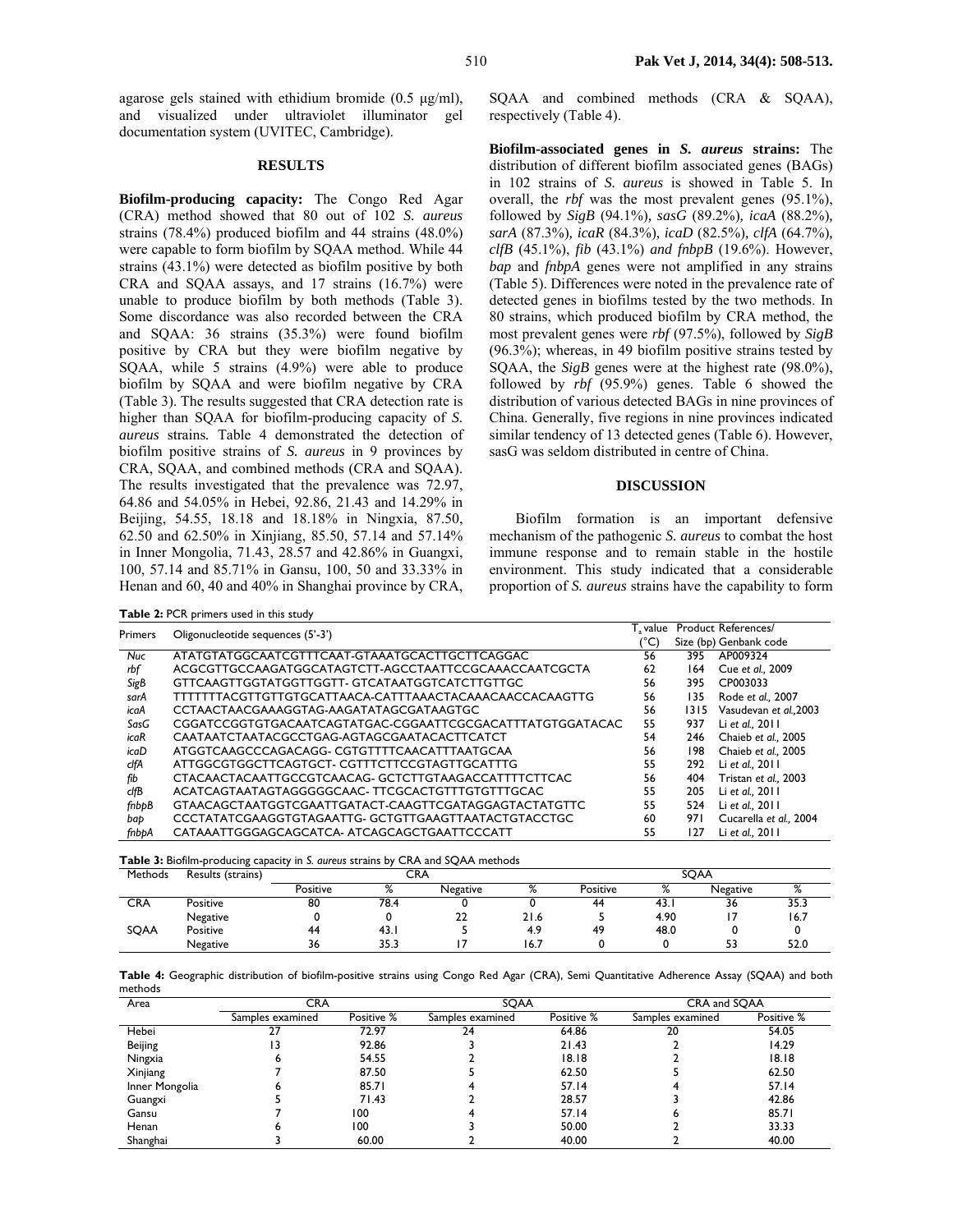**Table 5:** Distributions of BAGs in *Staphylococcus aureus* strains

| genes      |     | Biofilm positive strains |                |          |     | Biofilm negative strains |     |          |     | The total of strains (102) |  |
|------------|-----|--------------------------|----------------|----------|-----|--------------------------|-----|----------|-----|----------------------------|--|
|            |     | CRA (80)                 |                | SQAA(49) |     | CRA (22)                 |     | SQAA(53) |     |                            |  |
|            | No. | %                        | No.            | %        | No. | %                        | No. | %        | No. | %                          |  |
| <b>Rbf</b> | 78  | 97.5                     | 47             | 95.9     | 19  | 86.4                     | 50  | 94.3     | 97  | 95.1                       |  |
| SigB       | 77  | 96.3                     | 48             | 98.0     | 19  | 86.4                     | 48  | 90.6     | 96  | 94.I                       |  |
| sarA       | 73  | 91.3                     | 44             | 89.8     | 16  | 72.7                     | 45  | 84.9     | 89  | 87.3                       |  |
| icaA       | 73  | 91.3                     | 44             | 89.8     | 17  | 77.3                     | 46  | 86.8     | 90  | 88.2                       |  |
| sasG       | 72  | 90.0                     | 4 <sub>1</sub> | 83.7     | 19  | 86.4                     | 50  | 94.3     | 91  | 89.2                       |  |
| icaR       | 71  | 88.8                     | 43             | 87.8     | 15  | 68.2                     | 43  | 81.1     | 86  | 84.3                       |  |
| icaD       | 69  | 86.3                     | 4 <sub>1</sub> | 83.7     | 15  | 68.2                     | 43  | 81.1     | 84  | 82.5                       |  |
| clfA       | 58  | 72.5                     | 47             | 95.9     | 8   | 36.4                     | 9   | 35.8     | 66  | 64.7                       |  |
| Fib        | 40  | 50.0                     | 38             | 77.6     | 4   | 18.2                     | 6   | 11.3     | 44  | 43.1                       |  |
| clfB       | 39  | 48.8                     | 39             | 79.6     |     | 31.8                     |     | 13.2     | 46  | 45. I                      |  |
| fnbpB      | 18  | 22.5                     | 19             | 38.8     |     | 9.1                      |     | و. ا     | 20  | 19.6                       |  |
| Bap        |     | 0                        | 0              |          |     |                          |     |          |     |                            |  |
| fnbþA      |     | 0                        |                |          |     |                          |     |          |     |                            |  |

|  |  |  | Table 6: Distribution of BAGs in five regions of China |
|--|--|--|--------------------------------------------------------|
|--|--|--|--------------------------------------------------------|

| Genes (bp)    | No (%)   | Regions in China      |                           |                 |                |              |  |  |
|---------------|----------|-----------------------|---------------------------|-----------------|----------------|--------------|--|--|
|               |          | North (Beijing, Hebei | Northwest(Gansu,          | Centre          | East           | South        |  |  |
|               |          | and Inner             | Ningxia and Xinjiang)(26) | $(Henan)$ $(6)$ | (Shanghai) (5) | (Guangxi)(7) |  |  |
|               |          | Mongolia)(58)         |                           |                 |                |              |  |  |
| rbf (164)     | 97(95.1) | 53(91.4)              | 26(100)                   | 6(100)          | 5(100)         | 7(100)       |  |  |
| SigB (395)    | 96(94.1) | 54(93.1)              | 24(92.3)                  | 6(100)          | 5(100)         | 7(100)       |  |  |
| sarA (135)    | 89(87.3) | 50(86.2)              | 23(88.5)                  | 5(83.3)         | 4(80.0)        | 7(100)       |  |  |
| icaA (1315)   | 90(88.2) | 50(86.2)              | 23(88.5)                  | 5(83.3)         | 5(100)         | 7(100)       |  |  |
| sasG (937)    | 91(89.2) | 51(87.9)              | 24(92.3)                  | 4(66.7)         | 5(100)         | 7(100)       |  |  |
| icaR (246)    | 86(84.3) | 49(84.5)              | 22(84.6)                  | 5(83.3)         | 4(80.0)        | 6(85.7)      |  |  |
| icaD (198)    | 84(82.5) | 47(81.0)              | 23(88.5)                  | 5(83.3)         | 3(60.0)        | 6(85.7)      |  |  |
| clfA (292)    | 66(64.7) | 40(69.0)              | 18(69.2)                  | 3(50.0)         | 2(40.0)        | 3(42.9)      |  |  |
| fib $(404)$   | 44(43.1) | 30(51.7)              | 8(30.8)                   | 2(33.3)         | 1(20.0)        | 3(42.9)      |  |  |
| clfB (205)    | 46(45.1) | 31(53.4)              | 9(34.6)                   | 3(50.0)         | 1(20.0)        | 2(28.6)      |  |  |
| fnbpB $(524)$ | 20(19.6) | 13(22.4)              | 4(15.4)                   | 1(16.7)         | 1(20.0)        | 1(14.3)      |  |  |
| bap (971)     | 0(0)     | 0(0)                  | 0(0)                      | 0(0)            | 0(0)           | 0(0)         |  |  |
| fnbp $A(127)$ | 0(0)     | 0(0)                  | 0(0)                      | 0(0)            | 0(0)           | 0(0)         |  |  |

biofilm. Although, the current proportion of biofilm formation by *S. aureus* strains was recorded slightly lower than another study in China (Li *et al.,* 2011), they reported 87.6% biofilm formation. However, all these data suggested that biofilm producer strains of *S. aureus* from bovine mastitis are highly prevalent in China. Fox *et al*. (2005) reported from Washington, 41.4% of bovine *S. aureus* strains were proficient to form biofilm. They reported a high proportion of biofilm positive strains in dairy farms of developed region. Kenar *et al*. (2012), by using CRA method, found 55.2% of Coagulase negative *Staphylococcus* to produce biofilm and 44.8% strains were biofilm negative.

In this study, we used two important assays *viz.* CRA and SQAA to detect biofilm formation in *S. aureus.* The combinations of qualitative and quantitative phenotypic tests have been adopted by researchers (Vasudevan *et al.,* 2003). Phenotypic results showed some variations between CRA and SQAA methods. The proportion of biofilm producing strains tested by CRA (78.4%) was obviously higher than that by SQAA assay (48%). Similarly, in agreement with this report, another study from America demonstrated that 91.4% *S. aureus* strains isolated from bovine mastitis were biofilm positive using CRA method, while 68.6% isolates were found positive by quantitative assay (Vasudevan *et al.,* 2003). Although tests results have relatively larger differences through different detection methods, but still have positive predictive value (Seo *et al.,* 2008). However, some reports are not in accordance with our study, they detected a lower rate of CRA method for biofilm formation than the quantitative methods (Wiśniewska *et al*., 2008; De-Castro

Melo *et al*., 2013). The possible explanations of difference between the two methods might be the presence of the discrepancy of incubation time, medium category, dilution, measurement of wavelength and determination criteria. The high prevalence of biofilm producing *S. aureus* isolates by both CRA and SQAA confirmed that this kind of virulent characteristic distributed frequently and widely within herds. Each method has its own advantages. CRA method is rather easy to perform, less time consuming, sensitive and specific (Kwon *et al.,*  2008), and it has been recommended by many studies (Oliveira *et al.,* 2006; Jain and Agarwal, 2009; Kouidhi *et al.,* 2010). For quantitative methods, such as SQAA method, it has also high specificity, sensitivity, and positive predictive value, but time-consuming and complicated to operate (Mathur *et al.,* 2006). As for as, which method is more accurate, all kinds of reports are not consistent. According the report of Oliveira *et al.* (2006), in CRA and in optical density measurement (a semi-quantitative method), 37.5% (six) and 18.5% (three) *S. aureus* isolates showed the ability to form biofilm, respectively; but only two strains were found positive by two methods, simultaneously. The current study revealed that detection rate of semi-quantitative method was much lower than CRA method. In addition, both of the two assays could be chosen as applicable tools for detecting biofilm production.

Since phenotypic characteristic may arise from different genetic determinants, assessment of biofilm formation at the genetic level is important. The correlation between the phenotypic biofilm production and the existence of various BAGs was found considerably good.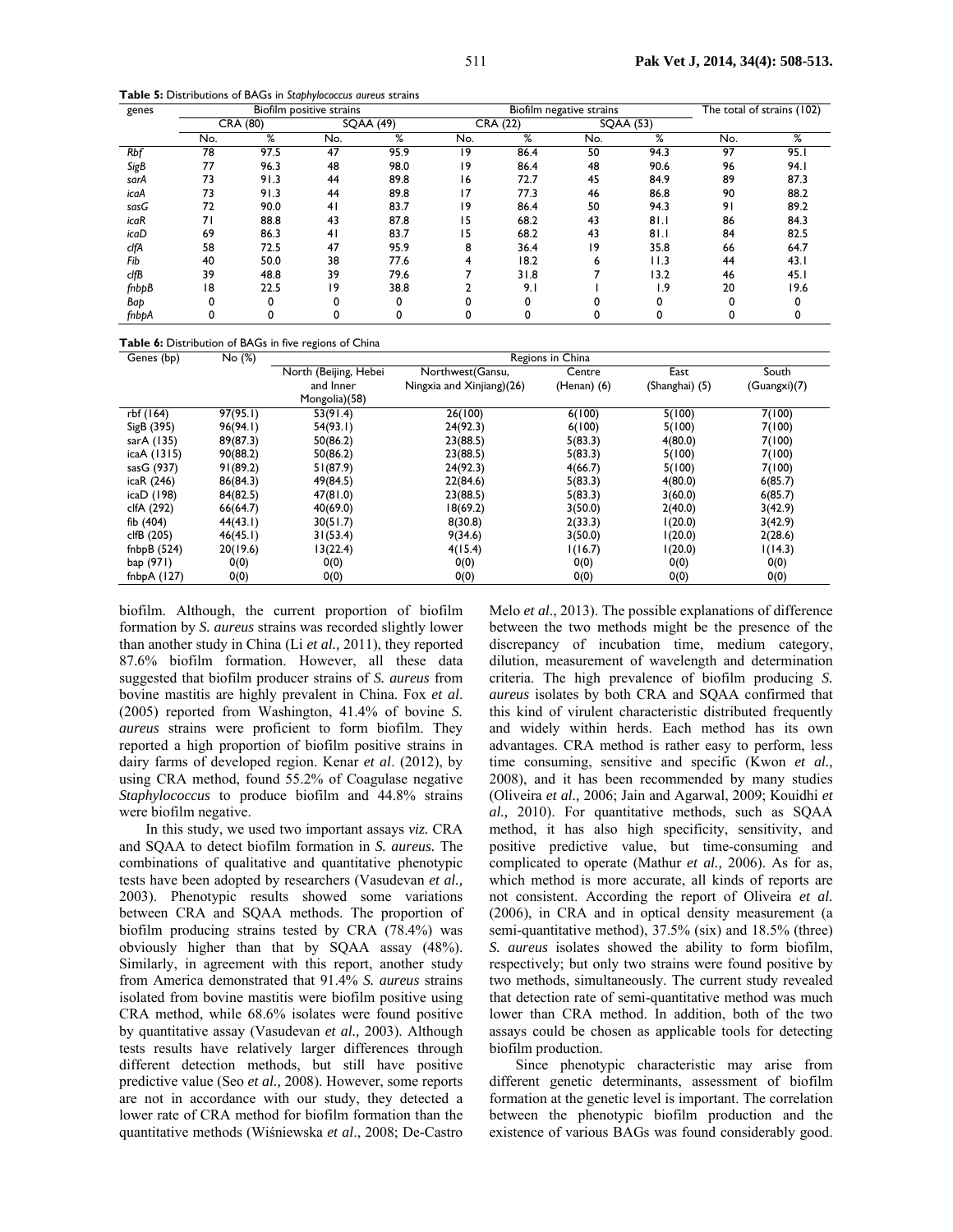In this study, we found at least one BAG in biofilm producing phenotypes of *S. aureus* strains. Additionally, our results also suggested that BAGs have imperative role in *S. aureus* pathogenesis and biofilm formation. Among thirteen BAGs, *rbf* and *sigB* were the most prevalent, suggesting that the two genes could be potentially important for virulent characteristics in bovine *S. aureus* strains in China. This report presented a relationship between existence of various BAGs and capability of biofilm production by CRA and SQAA methods. It observed that *rbf* and *SigB* were consistent with SQAA positive results. The *rbf* (transcriptional regulator) gene in *S. aureus* is considered to be required for biofilm development in critical conditions (Lim e*t al.,* 2004). Recently, it has been documented that an alternative factor sigma B (*SigB*), an important component of the stress response of *S. aureus* required for coping with oxidative, alkaline, heat and salt stress, is involved in the regulation of virulence factor expression (Mitchell *et al.,* 2013). In particular, *SigB* directly or indirectly influences the production of alpha-toxin, various proteases, lipases, clumping factor (*Clfa*), coagulase (*coa*), and fibronectin binding protein (*fnbp*) A (Mitchell *et al.,* 2013; Khan *et al.,* 2013). Ote *et al.* (2011) reported higher (96.9%) occurrence of *clfA* genes in *S. aureus* isolates. Polymeric N-acetylglucosamine is synthesized by the *ica* operon including four genes, *icaA, D, B* and *C*. The *icaADBC* operon, also encodes enzymes involved in the synthesis of Polysaccharide Intercellular Adhesion (PIA), with regulation of *sar*, *agr* and *sig*B. PIA has an essential role in the formation of biofilm. Genetic disruption of these four genes (*ADBC*) results in the loss of biofilm formation in some strains (Rode *et al.,* 2007; Cue *et al.,* 2009). In this study, the *icaA* and *icaD* genes were widely distributed among *S. aureus*, which is in accordance with the findings of other researchers (Vasudevan *et al.,* 2003; Ote *et al.,* 2011). Several reports (Melchior *et al.* 2006; Seo *et al*., 2008; Vautor *et al.,* 2008) from different geographical areas supported our study and reported the absence of *bap* and *fnbpA* genes in biofilms formed by *S. aureus* isolates. Biofilm formation by *S. aureus* is a complex mechanism controlled by multiple genes. The modulations between these genes will offer an important basis and means for the control and prevention of *S. aureus* biofilm formation in bovine mastitis.

**Conclusion:** The data concluded that biofilm formation in *S. aureus* strains isolated from bovine subclinical mastitis in nine provinces of China for the first time reported, the majority of *S. aureus* strains produced biofilm, and 11 associated genes including *rbf*, *SigB, sarA, icaA, SasG, icaR, icaD, clfA, fib, clfB* and *fnbpB* were detected but *bap* and *fnbpA* genes were found absent. CRA detection rate was higher than SQAA for biofilm producing capacity of *S. aureus*. The study suggested that *rbf* and *SigB* were the most important biofilm associated genes along with *icaA* and *icaD* in China.

**Acknowledgement:** This research was supported by the Chinese Twelfth "Five-year" National Science and Technology Support Project (No. 2012BAD12B03), National Education Ministry's Major Project (No. 313054), National Nature Science Foundation of China

(NSFC No. 31260628) and Opening Project of Key Laboratory of Tarim Animal Husbandry Science and Technology (HS201204), Xinjiang Production & Construction Group.

### **REFERENCES**

- Brady RA, GA O'May, JG Leid, ML Prior, JW Costerton and ME Shirtliff, 2011. Resolution of *Staphylococcus aureus* biofilm infection using vaccination and antibiotic treatment. Infect Immun, 79: 1797-1803.
- Chaieb K, MS Abbassi, A Touati, AB Hassen, K Mathdouani and A Bakhrouf, 2005. Molecular characterization of *Staphylococcus epidermidis* isolated from biomaterials in a dialysis service. Annals Microbiol, 55: 307-312.
- Cue D, MG Lei, TT Luong, L Kuechenmeister, PM Dunman, S O'Donnell, S Rowe, JP O'Gara and CY Lee, 2009. Rbf Promotes Biofilm Formation by *Staphylococcus aureus* via Repression of icaR, a Negative Regulator of icaADBC. J Bacteriol, 191: 6363-6373.
- Cucarella C, MA Tormo and C Ubeda, 2004. Role of biofilm-associated protein *bap* in the pathogenesis of bovine *Staphylococcus aureus*. Infect Immun, 72: 2177-2185.
- De-Castro Melo P, LM Ferreira, AN Filho, LF Zafalon, HI Vicente and V de Souza, 2013. Comparison of methods for the detection of biofilm formation by *Staphylococcus aureus* isolated from bovine subclinical mastitis. Braz J Microbiol, 44:119-124.
- Fox LK, RN Zadoks and CT Gaskins, 2005. Biofilm production by *Staphylococcus aureus* associated with intramammary infection. Vet Microbiol, 107: 295-299.
- Geoghegan JA, RM Corrigan, DT Gruszka, P Speziale, JP O'Gara, JR Potts and TJ Foster, 2010. Role of surface protein SasG in biofilm formation by *Staphylococcus aureus*. J Bacteriol, 192: 5663-5673.
- Hussain R, MT Javed, A Khan, F Mahmood and R Kausar, 2012. Mastitis and associated histo-pathological consequences in the context of udder morphology. Int J Agric Biol, 14: 947-952.
- Kenar B, Y Kuyucuoğlu and E Șeker, 2012. Antibiotic susceptibility of coagulase-negative Staphylococci isolated from bovine subclinical mastitis in Turkey. Pak Vet J, 32: 390-393.
- Khan A, R Hussain, MT Javed and F Mahmood, 2013. Molecular analysis of virulent genes (*coa* and *spa*) of *Staphylococcus aureus* involved in natural cases of bovine mastitis. Pak J Agric Sci, 50: 739-743.
- Khan MZ and A Khan, 2006. Basic facts of mastitis in dairy animals: a review. Pak Vet J, 26: 204-208.
- Jain A and A Agarwal, 2009. Biofilm production, a marker of pathogenic potential of colonizing and commensal staphylococci. J Microbiol Meth, 76: 88-92.
- Kouidhi B, T Zmantar, H Hentati and A Bakhrouf, 2010. Cell surface hydrophobicity, biofilm formation, adhesives properties and molecular detection of adhesins genes in *Staphylococcus aureus* associated to dental caries. Microb Pathogenesis, 49: 14-22.
- Kwon AS, GC Park, SY Ryu, DH Lim, DY Lim, CH Choi, Y Park and Y Lim, 2008. Higher biofilm formation in multidrug-resistant clinical isolates of *Staphylococcus aureus*. Int J Antimicrob Ag, 32: 68-72.
- Li L, HJ Yang, DC Liu, HB He, CF Wang, JF Zhong and YD Gao, 2011. Biofilm formation and analysis of associated genes involved in staphylococcus isolates from bovine mastitis. Scientia Agriculture Sinica, 44: 160-166.
- Lim Y, M Jana, TT Luong and CY Lee, 2004. Control of glucose- and NaCl induced biofilm formation by rbf in *Staphylococcus aureus*. J Bacteriol, 186: 722-729.
- Mathur T, S Singhal, S Khan, DJ Upadhyay, T Fatma and A Rattan, 2006. Detection of biofilm formation among the clinical isolates of Staphylococci: an evaluation of three different screening methods. Indian J Med Microbiol, 24: 25-29.
- Melchior MB, H Vaarkamp and J Fink-Gremmels, 2006. Biofilms: A role in recurrent mastitis infections? Vet J, 171: 398-407.
- Mitchell G, A Fugère, K Pépin Gaudreau, E Brouillette, EH Frost, AM Cantin and F Malouin, 2013. SigB is a dominant regulator of virulence in *Staphylococcus aureus* small-colony variants. PLoS One, 8: 65018.
- Oliveira M, R Bexiga, SF Nunes, C Carneiro, LM Cavaco, F Bernardo and CL Vilela, 2006 Biofilm-producing ability profiling of *Staphylococcus aureus* and *Staphylococcus epidermidis* mastitis isolates. Vet Microbiol, 118: 133-140.
- Ote I, B Taminiau, J Duprez, I Dizier and JG Mainil, 2011. Genotypic characterization by polymerase chain reaction of *Staphylococcus aureus* isolates associated bovine mastitis. Vet Microbiol, 153: 285- 292.